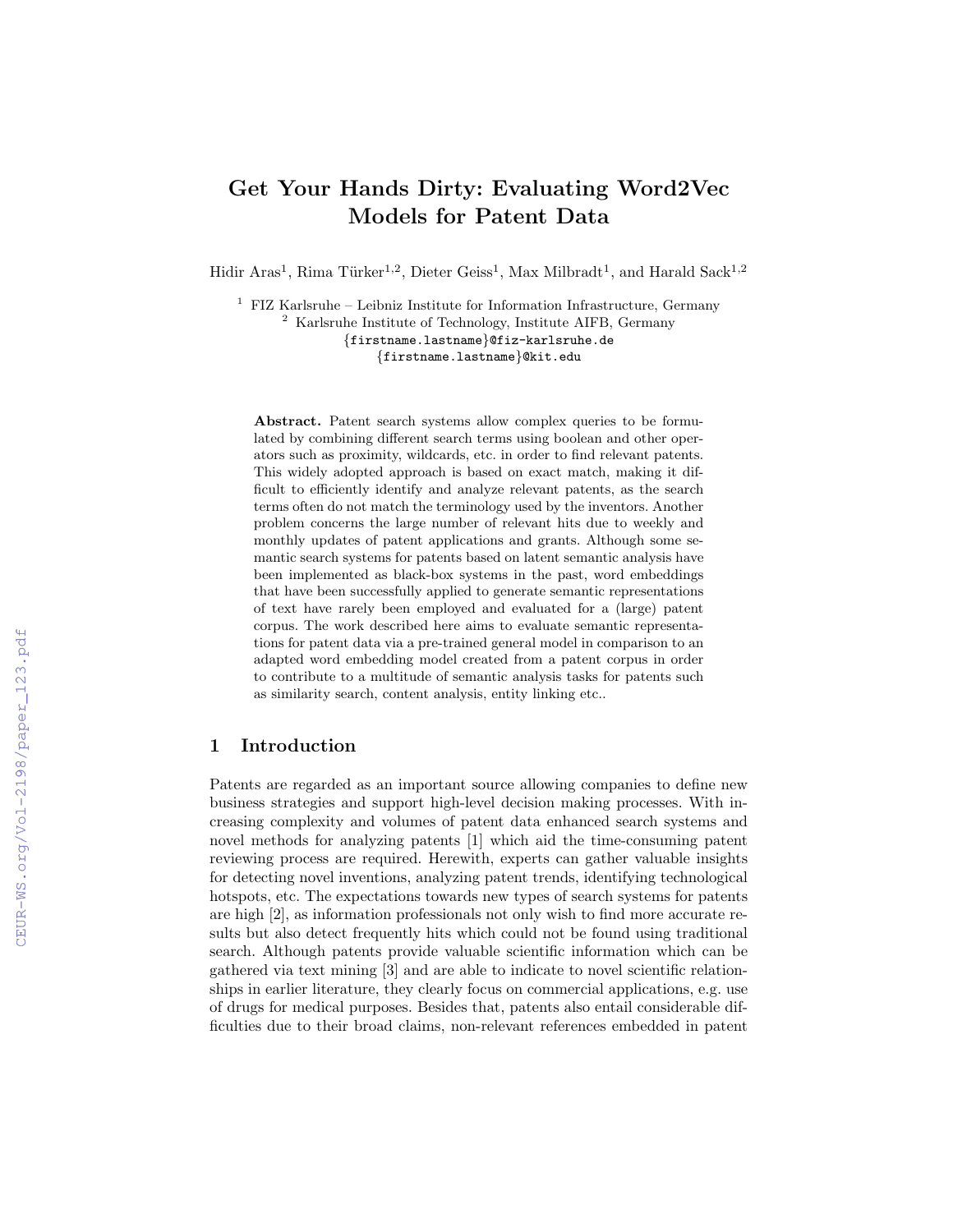text which may lead to wrong relations, and the heavy use of acronyms leading to more false positives. In this paper, we evaluate word embeddings models created from different corpora for calculating the semantic similiarity of patent documents, a task which is crucial in several patent analysis use cases such as prior art, freedom to operate and infringement.

# 2 Related Work

In [4] latent semantic indexing (LSI) was applied for automatic indexing in information retrieval. However, the results only showed little improvement over the vector space model. Alternatively, commercial systems like  $TotalPatent<sup>1</sup>$  or  $Oc$  $tiMine<sup>2</sup>$  are accessible only as black-box systems for search and retrieval based on the (semantic) similarity of patent documents to determine their relevance for a given query. Other systems like  $PatBase<sup>3</sup>$  also enable semantic search based on the semantic analysis of citation networks. In [5] the peculiarities of patent search systems such as semantic similarity and semantic search are described in more detail. The work in [6] and [7] describe semantic representations of paragraphs and short text, while the research needed to study the semantic similarity complex document types such as patents is still lacking.

# 3 Approach: Using Word Embeddings for Patent Data

**Dataset.** In order to create a domain-specific word embedding model, a subset of patent documents from the WIPO (World Intelectual Property Organization) and the EPO (European Patent Office) patent databases has been sampled by filtering for specific patent classification codes as shown in Table 1. In total

|          | Search Fields Used IPC, CPC Codes  |  |  |  |  |                                                     |  |
|----------|------------------------------------|--|--|--|--|-----------------------------------------------------|--|
| IPC, CPC |                                    |  |  |  |  | $ G06*$ AND NOT G06M* OR H04 $\overline{L0009*}$ OR |  |
|          | H04W0012-00 OR H04H0060-23 OR G11* |  |  |  |  |                                                     |  |

Table 1. Patent query based on IPC/CPC classification codes.

410.607 patent documents have been retrieved and the English patent description texts were used to generate the patent embedding model, furtheron referred to as IT corpus.

Model Creation. To create a word2vec model, the Gensim library was applied using default parameters. The model creation and document vector representation were based on the description text of the patent documents. For comparison the pre-trained Google word2vec model has been used as a baseline.

<sup>1</sup> https://www.lexisnexis.com/totalpatent

<sup>2</sup> https://www.octimine.com

<sup>3</sup> https://www.patbase.com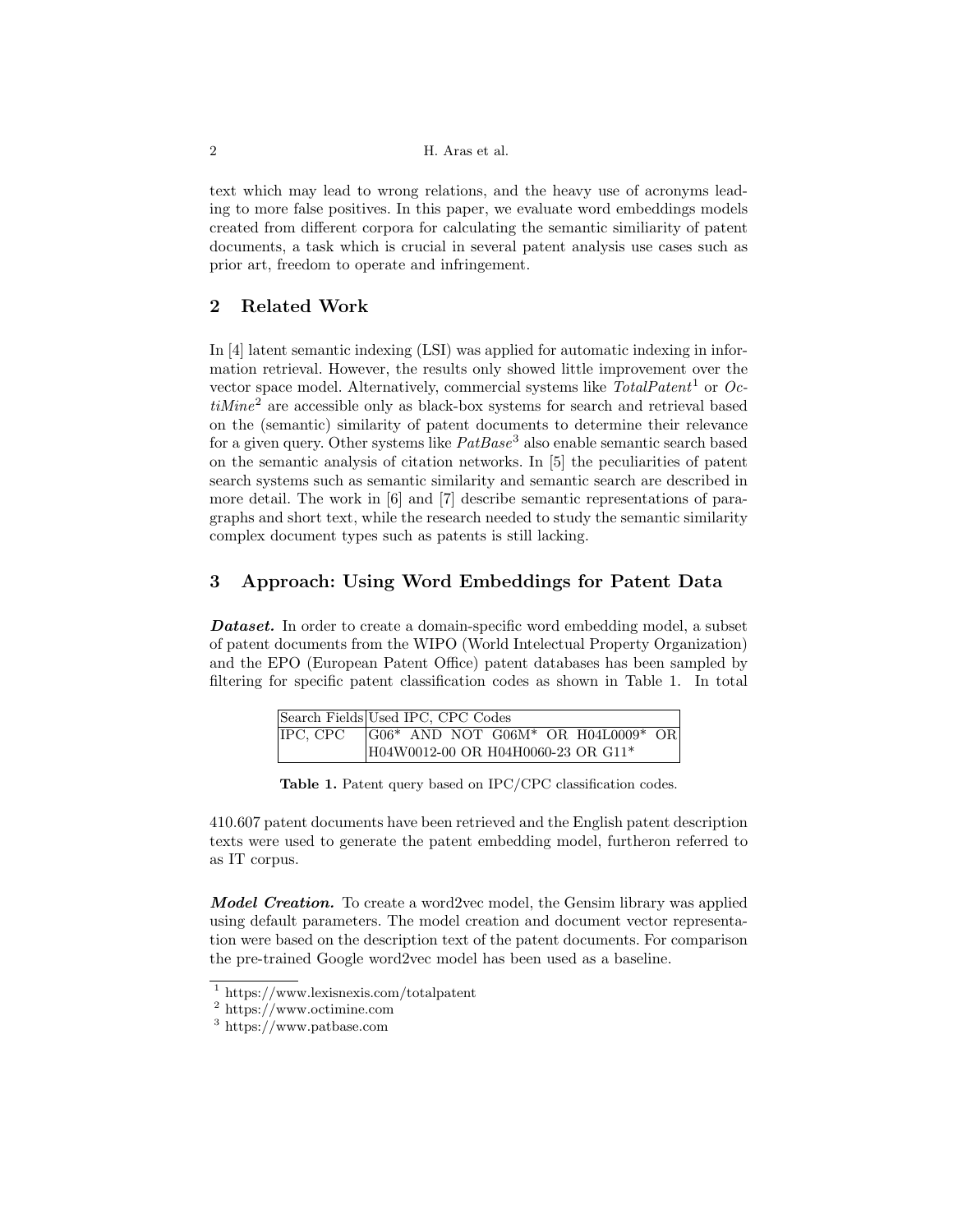#### 4 Evaluation

#### 4.1 Setup

The evaluation<sup>3</sup> of both models for the task of semantic similarity of patent documents was performed based on a randomly selected set of 25 documents (14 WIPO and 11 EPO) from the IT corpus. For each document the 10 most similar patent documents were determined based on the vector representation of the description text. To obtain document vectors, word vectors for the patent description text were averaged. The cosine similarity was used to compute the similarity among document vectors. As to our best knowledge there exists no ground-truth for this task, a qualitative evaluation was carried out with patent experts. In the evaluation they assesed the relevance of the top 10 similar patents according to the following 3-level scale: 0: irrelevant patent, 1: related patent, 2: similar patent.

### 4.2 Results



Fig. 1. Performance of the Google Model, x-axis corresponds to rank and the y-axis corresponds to percentage $(\%)$ .

Fig. 2. Performance of the Patent Model, x-axis corresponds to rank and the y-axis corresponds to percentage $(\%)$ .

In order to compare the results of both models we analyzed the cumulated and normalized scores (Fig. 1 and Fig. 2) in dependence of the rank for the top 10 documents. Looking at the similarity, we see better average score for the Patent Model with increasing rank, while the relatedness shows a different picture. Here, the higher ranks of the Google  $Model<sup>4</sup>$  show better results, while with increasing rank the relatedness score meet at the same level. It can also be

 $3 \text{ https://github.com/dlaffiz/w2v4pat}$ 

<sup>4</sup> https://code.google.com/archive/p/word2vec/